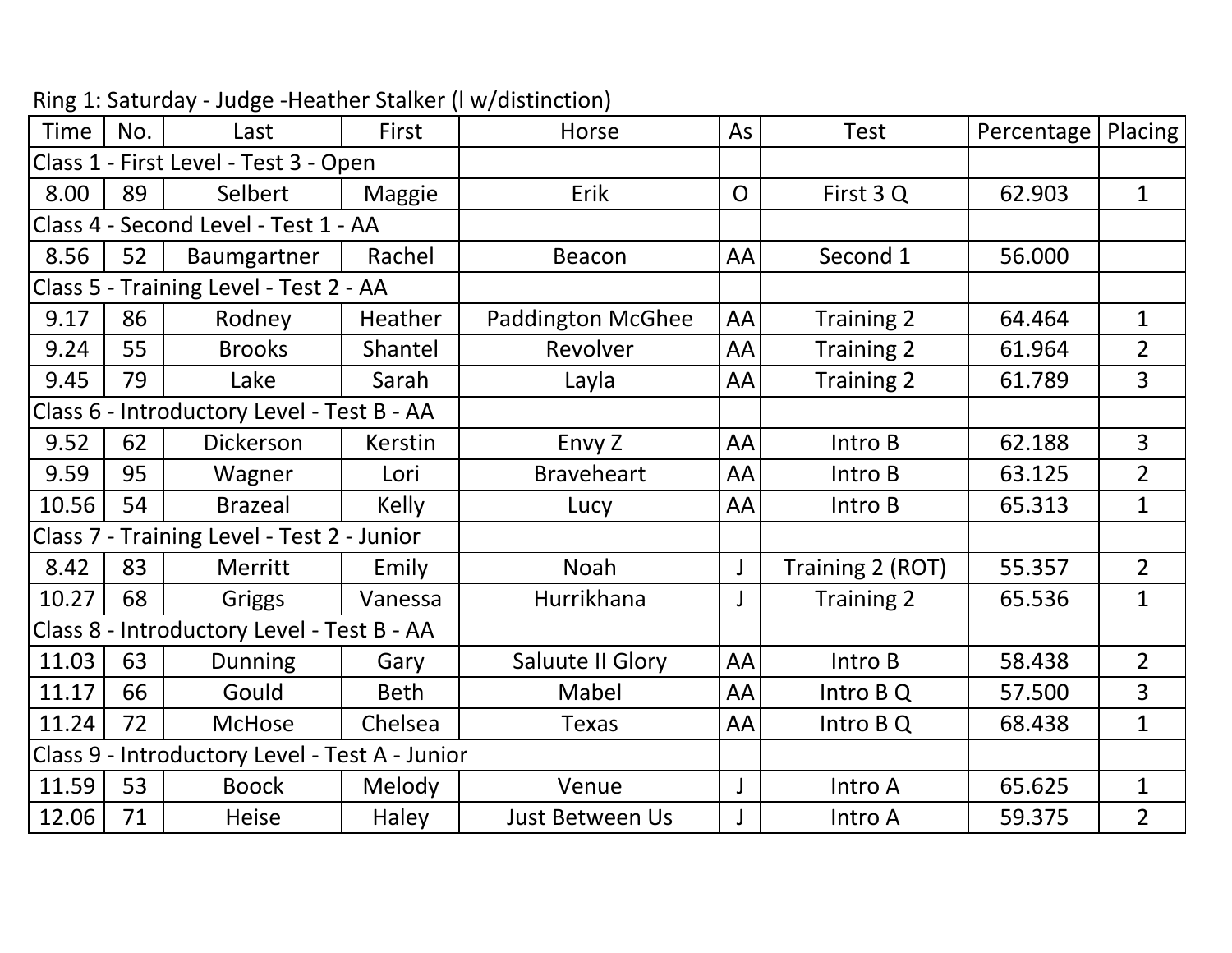| Class 10 - Training Level - Test 1 - AA                   |    |                |                |                              |                |                   |        |                |
|-----------------------------------------------------------|----|----------------|----------------|------------------------------|----------------|-------------------|--------|----------------|
| 8.21                                                      | 78 | Kaatz          | Lisa           | Verra vom Friesenhof Altmark | AA             | Training 1 (ROT)  | 59.792 | 4              |
| 11:52                                                     | 98 | Velasco        | Michelle       | <b>Take Notice</b>           | AA             | Training 1 (ROT)  | 65.625 | $\mathbf{1}$   |
| 1.21                                                      | 77 | Kaatz          | Lisa           | Laterak of Starry Knight     | AA             | Training 1        | 66.250 | $\overline{2}$ |
| 1.42                                                      | 79 | Lake           | Sarah          | Layla                        | AA             | Training 1        | 61.458 | 3              |
| Class 11 - Training Level - Test 1 - Junior               |    |                |                |                              |                |                   |        |                |
| 1.49                                                      | 61 | <b>Davis</b>   | Annie          | Pandora                      |                | Training 1        | 56.250 | 3              |
| 1.56                                                      | 68 | Griggs         | Vanessa        | Hurrikhana                   |                | Training 1        | 63.330 | $\overline{2}$ |
| 2.03                                                      | 69 | Grimm          | Hannah         | Nando                        |                | Training 1        | 65.208 | $\mathbf{1}$   |
| Class 12 - Western Dressage - Basic Level - Test 2        |    |                |                |                              |                |                   |        |                |
| 2.10                                                      | 50 | Aponte         | <b>Barbara</b> | Party at the Ritz            | AA             | <b>WD Basic 2</b> | 66.110 | $\mathbf{1}$   |
| 2.17                                                      | 60 | Cox            | Denise         | <b>Classical Ace</b>         | AA             | <b>WD Basic 2</b> | 55.972 | $\overline{2}$ |
| Class 13 - Third Level - Test 1                           |    |                |                |                              |                |                   |        |                |
| 2.24                                                      | 90 | Stalvey        | Stephanie      | <b>Nash</b>                  | $\overline{O}$ | Third 1           | 53.026 | $\mathbf{1}$   |
| Class 14 - Western Dressage - Introductory Level - Test 1 |    |                |                |                              |                |                   |        |                |
| 2.31                                                      | 81 | <b>Stecker</b> | Katie          | CJ Bay Amir                  |                | WD Intro 1        | 64.107 | $\mathbf{1}$   |
| Class 15 - First Level - Test 3 - AA                      |    |                |                |                              |                |                   |        |                |
| 8.49                                                      | 75 | Johnson        | Kate           | Seattle Chief                | AA             | First 3 Q (ROT)   | 65.322 | $\overline{2}$ |
| 9.03                                                      | 87 | Ruth           | Taylor         | <b>Millie</b>                | AA             | First 3 (ROT)     | 62.903 | 3              |
| 1.35                                                      | 82 | <b>McHose</b>  | Chelsea        | <b>KS Prince Jester</b>      | AA             | First 3 (ROT)     | 55.806 | $\overline{4}$ |
| 2.59                                                      | 99 | <b>McHose</b>  | Chelsea        | <b>Johnny Buocco</b>         | AA             | First 3           | 66.129 | $\mathbf{1}$   |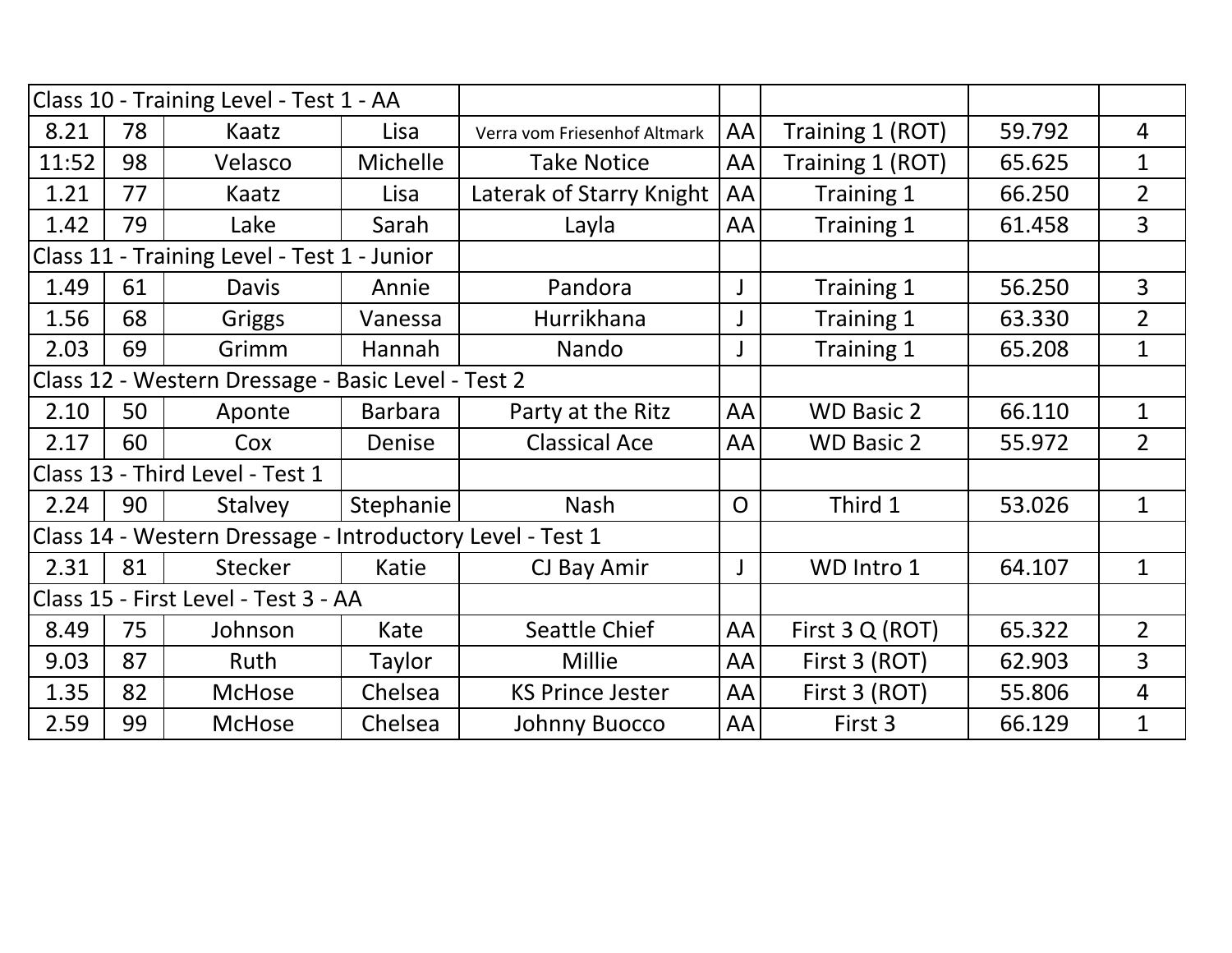| Time                                           | No. | Last           | First         | Horse                        | As             | <b>Test</b>        |        |                |
|------------------------------------------------|-----|----------------|---------------|------------------------------|----------------|--------------------|--------|----------------|
| Class 17 - Introductory Level - Test A - AA    |     |                |               |                              |                |                    |        |                |
| 8.00                                           | 54  | <b>Brazeal</b> | Kelly         | Lucy                         | AA             | Intro A            | 67.500 | 2 <sup>1</sup> |
| 8.07                                           | 63  | <b>Dunning</b> | Gary          | Saluute II Glory             | AA             | Intro A            | 46.250 | $\overline{4}$ |
| 8.28                                           | 66  | Gould          | <b>Beth</b>   | Mabel                        | AA             | Intro A            | 70.938 | $\mathbf{1}$   |
| 8.35                                           | 80  | Martin         | Michelle      | Skip the Melody              | AA             | Intro A            | 63.800 | 3              |
| Class 19 - First Level - Test 1 - AA           |     |                |               |                              |                |                    |        |                |
| 8.56                                           | 96  | Walker         | Christy       | <b>Rubicon RS</b>            | AA             | First 1            | 65.000 | $\overline{2}$ |
| 9.03                                           | 67  | Grafe          | <b>Birgit</b> | Ramses                       | AA             | First 1            | 63.448 | 3              |
| 9.10                                           | 59  | Spurgeon       | Cassidy       | Adagio                       | AA             | First 1            | 66.035 | $\mathbf{1}$   |
| Class 20 - Training Level - Test 3 - AA        |     |                |               |                              |                |                    |        |                |
| 9.24                                           | 78  | Kaatz          | Lisa          | Verra vom Friesenhof Altmark | AA             | Training 3 Q       | 58.000 | $\overline{3}$ |
| 9.31                                           | 94  | Velasco        | Michelle      | <b>Mosaic</b>                | AA             | Training 3 Q       | 66.600 | $\mathbf 1$    |
| 10.34                                          | 86  | Rodney         | Heather       | <b>Paddington McGhee</b>     | AA             | Training 3 Q (ROT) | elim   | elim           |
| 10.48                                          | 86  | Johnson        | Kate          | <b>Paddington McGhee</b>     | AA             | Training 3         | 63.800 | $2^{\circ}$    |
| Class 21 - Second Level - Test 3 - Open and AA |     |                |               |                              |                |                    |        |                |
| 9.45                                           | 90  | Stalvey        | Stephanie     | <b>Nash</b>                  | $\overline{O}$ | Second 3 Q         | 58.000 | 3              |
| 9.52                                           | 52  | Baumgartner    | Rachel        | Beacon                       | AA             | Second 3 Q         | 63.524 | $\mathbf{1}$   |
| 9.59                                           | 75  | Johnson        | Kate          | Seattle Chief                | AA             | Second 3 Q         | 58.095 | $\overline{2}$ |
| Class 23 - Introductory Level - Test C - AA    |     |                |               |                              |                |                    |        |                |
| 10.56                                          | 62  | Dickerson      | Kerstin       | Envy Z                       | AA             | Intro C            | 63.250 | $\mathbf{1}$   |
| 11.03                                          | 95  | Wagner         | Lori          | <b>Braveheart</b>            | AA             | Intro C            | 55.500 | $\overline{2}$ |

Ring 2: Saturday ‐ Judge ‐ Judy Downer ( <sup>r</sup> )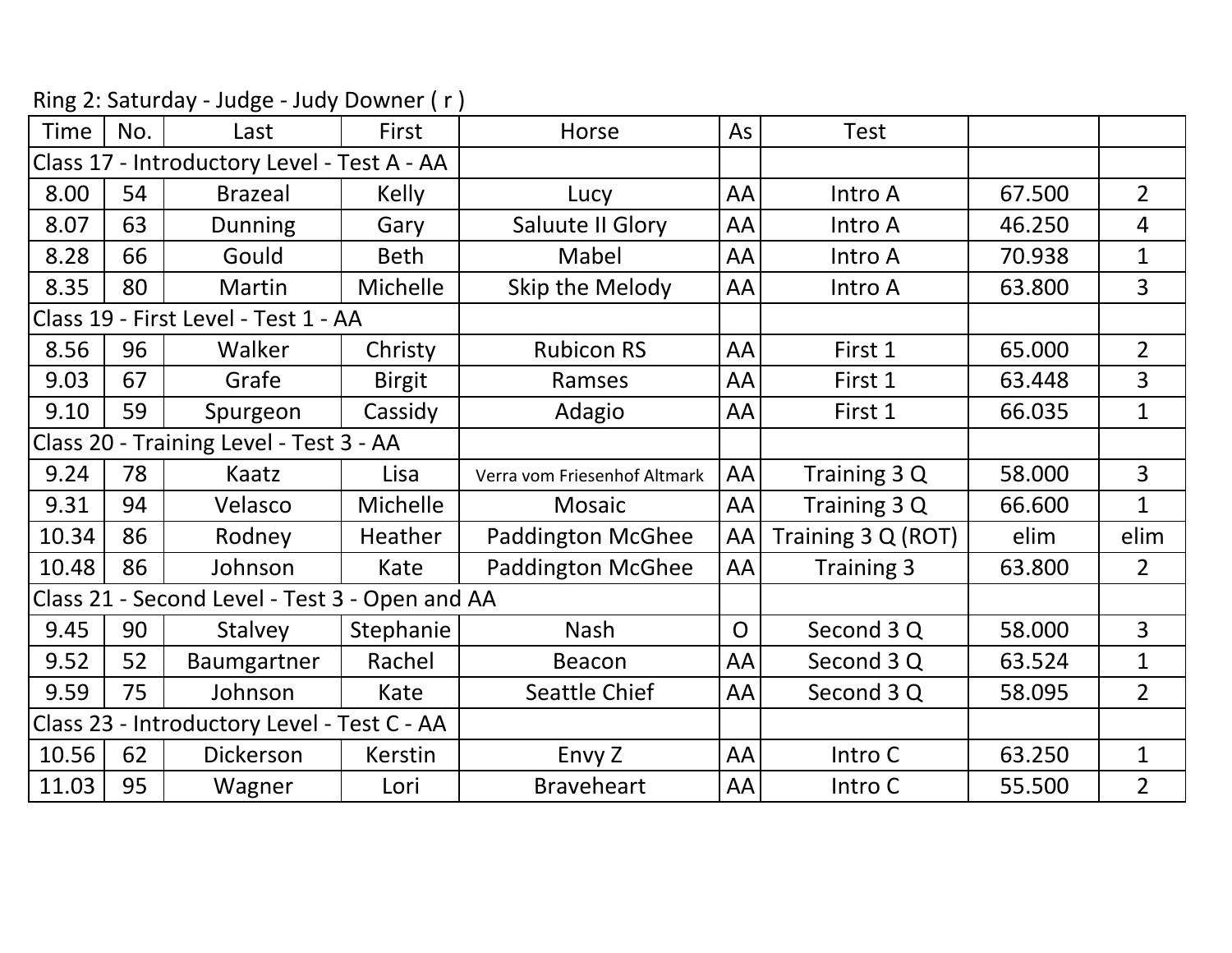| Class 24 - Dressage Suitability - Walk-Trot                    |     |                                      |               |                          |    |                  |        |                |
|----------------------------------------------------------------|-----|--------------------------------------|---------------|--------------------------|----|------------------|--------|----------------|
| 11.17                                                          | 98  | Velasco                              | Michelle      | <b>Take Notice</b>       | AA | DS WT            | 75.625 | $\mathbf{1}$   |
|                                                                | 71  | <b>Heise</b>                         | <b>Haley</b>  | Just Between Us          |    | DS WT            | 69.375 | $\overline{2}$ |
| Class 25 - Introductory Level - Test B - Junior                |     |                                      |               |                          |    |                  |        |                |
| 1.00                                                           | 53  | <b>Boock</b>                         | <b>Melody</b> | Venue                    |    | Intro BQ         | 64.688 | $\mathbf{1}$   |
| 1.07                                                           | 71  | <b>Heise</b>                         | Haley         | <b>Just Between Us</b>   |    | Intro B Q        | elim   | elim           |
|                                                                |     | Class 26 - First Level - Test 2 - AA |               |                          |    |                  |        |                |
| 10.41                                                          | 87  | Ruth                                 | Taylor        | <b>Millie</b>            | AA | First 2 (ROT)    | 64.865 | $\overline{2}$ |
| 11.10                                                          | 67  | Grafe                                | <b>Birgit</b> | Ramses                   | AA | First 2 (ROT)    | 60.000 | $\overline{4}$ |
| 1.14                                                           | 59  | Cassidy                              | Spurgeon      | Adagio                   | AA | First 2          | 67.027 | $\mathbf{1}$   |
| 1.56                                                           | 94  | Velasco                              | Michelle      | Mosaic                   | AA | First 2 (ROT)    | 63.108 | $\overline{3}$ |
| Class 27 - Western Dressage - Introductory Level - Test 3 - AA |     |                                      |               |                          |    |                  |        |                |
| 1.28                                                           | 100 | Shinkle                              | Lynn          | Saglawis Nyte of Fame    | AA | WD Intro 3       | 63.542 | $\mathbf{1}$   |
| Class 28 - Dressage Seat Equitation - Junior and AA            |     |                                      |               |                          |    |                  |        |                |
| 1.35                                                           | 59  | Cassidy                              | Spurgeon      | Adagio                   | AA | <b>DSE</b>       | 75.000 | $\mathbf{1}$   |
|                                                                | 69  | Grimm                                | Hannah        | Nando                    |    | <b>DSE</b>       | 72.000 | $\overline{2}$ |
| Class 29 - Training level - Test 3 - AA                        |     |                                      |               |                          |    |                  |        |                |
| 12.45                                                          | 82  | <b>McHose</b>                        | Chelsea       | <b>KS Prince Jester</b>  | AA | Training 3 (ROT) | 55.000 | $\overline{4}$ |
| 2.17                                                           | 99  | <b>McHose</b>                        | Chelsea       | Johnny Buocco            | AA | Training 3       | 64.600 | $\mathbf{1}$   |
| 2.31                                                           | 55  | <b>Brooks</b>                        | Shantel       | Revolver                 | AA | Training 3 Q     | 62.400 | 3              |
| 2.38                                                           | 77  | Kaatz                                | Lisa          | Laterak of Starry Knight | AA | Training 3 Q     | 63.400 | $\overline{2}$ |